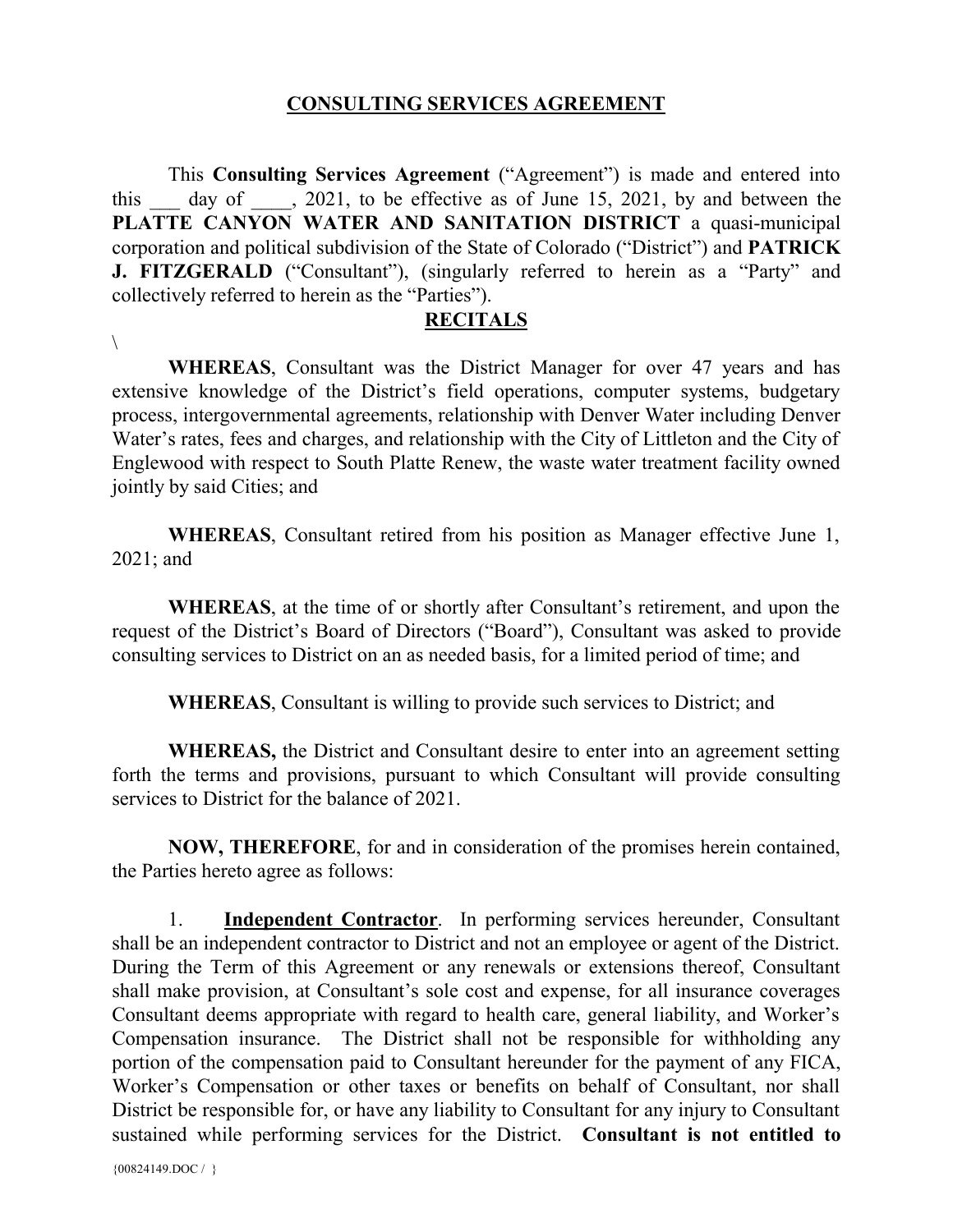**Workers Compensation benefits, and Consultant is obligated to pay Federal and State Income Tax on any monies earned, pursuant to this Agreement.**

2. **Manner and Method of Work**. In performing services hereunder, Consultant shall have full control over the selection of Consultant's employees, if any, and the manner and method of the provision of services hereunder, except that certain training and/or consulting services will need to be performed by Consultant at the District office or such locations that District may from time-to-time specify. Notwithstanding any other provision contained in this Agreement, to the contrary, District is concerned only with the results of the services performed by Consultant and that the same be provided in a timely and competent manner.

3. **Scope of Services**. Without having a specific or predetermined scope of work ("Scope of Services"), Consultant agrees to provide up to twenty (20) hours per month of consulting time ("Services") to District on any matter within Consultant's area of expertise, when requested to do so by the District Manager. It is anticipated that Consultant will be requested to provide Services with respect to the District's involvement with the Distributor Denver Water Rates and Fees Technical Advisory Committee ("TAC"), South Platte Renew, and various intergovernmental agreements entered into by District, and/or the Southwest Metropolitan Water and Sanitation District, prior to May of 2021, or such other special projects as District's Manager may request.

4. **Authorization to Provide Services**. Consultant is authorized and hereby agrees to provide Services on an as needed basis, when requested to do so by the District's Manager, either in writing or verbally. Any verbal request to perform Services having an estimated cost of more than \$500.00, will be confirmed in writing and will not be performed by Consultant until such time as a specific work order setting forth the scope of Services and the schedule for the performance thereof is agreed to in writing by both Consultant and District, acting by and through the District Manager.

5. **Performance of Services**. Consultant shall devote such time, effort, and resources in the performance of the Services, as is reasonable and necessary to complete the Services in a prudent, professional, and timely manner.

6. **Ownership of Work Product**. It is agreed, that any and all documents, recommendations, or information provided to District by Consultant, in connection with the Services that Consultant performs for District, shall be the property of the District.

7. **Compensation**. For the Services performed by Consultant during the Term of this Agreement, Consultant will be compensated at Consultant's hourly rate of \$112 per hour or on a per task basis, if agreed to in advance by Consultant and District. Notwithstanding any other provision contained in this Agreement to the contrary, total compensation for Services provided by Consultant to District during calendar year 2021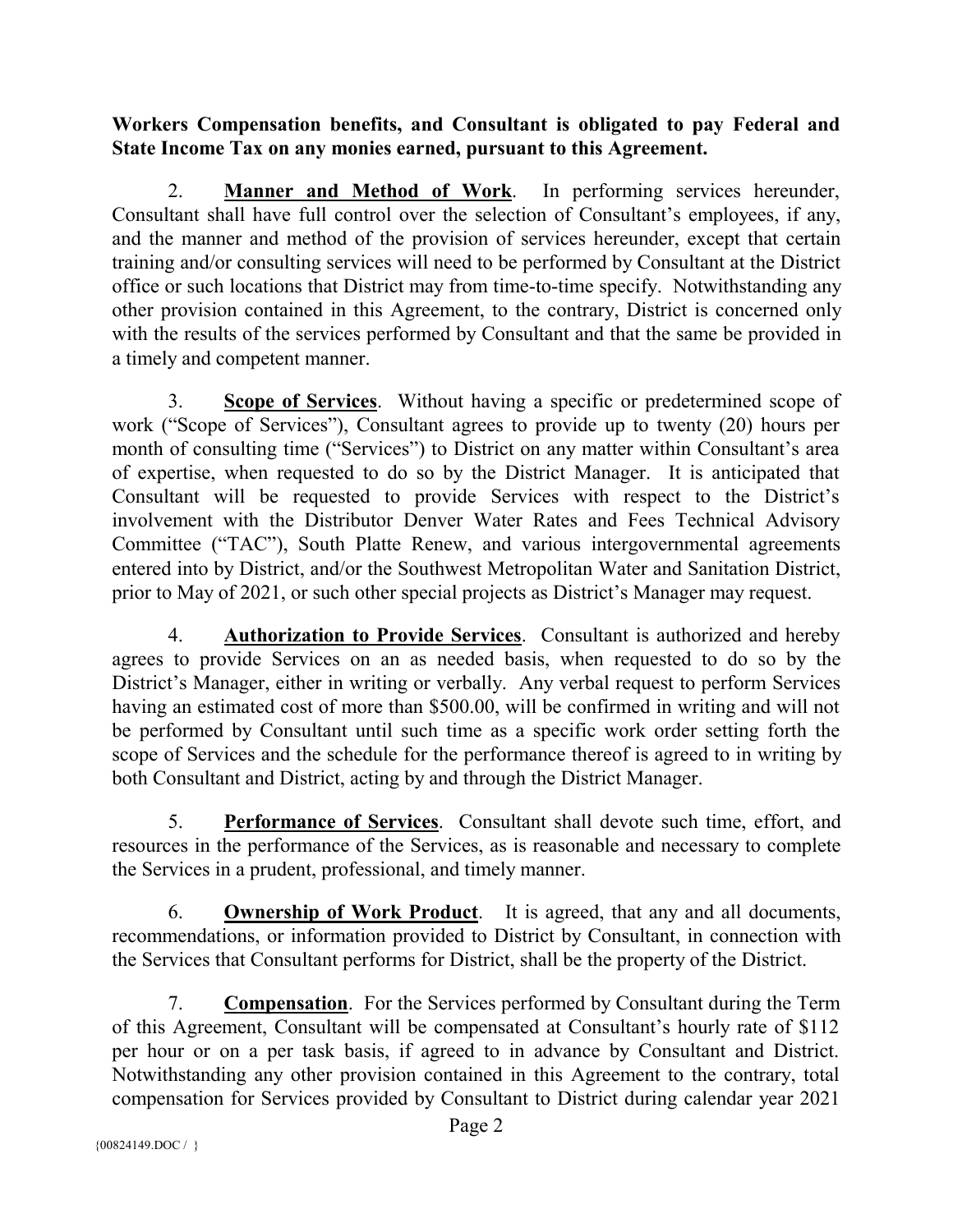shall not exceed \$2,240.00 per month, without the prior express written consent of the District's Manager. Consultant shall provide an invoice each month for the Services completed during the preceding month. Each invoice shall be submitted no later than the tenth day of the month following the month Services were performed. Each invoice shall be submitted only for those Services actually performed during the period for which the invoice is submitted. Consultant shall submit with each invoice any such supporting documentation as District may reasonably request.

Unless Consultant has not properly performed the Services, invoices shall be paid within thirty (30) to forty-five (45) days after receipt. District shall have the right to refuse to pay all or any portion of an invoice that is inconsistent with this Agreement. District may delay payment until it can verify the accuracy of an invoice, obtain releasees or waivers with respect to Services covered in the invoice, or resolve a dispute with Consultant regarding an invoice.

8. **Term and Termination**. Unless sooner terminated pursuant to the provisions hereof, this Agreement shall remain in effect and shall not expire until December 31, 2021 ("Initial Term"). Notwithstanding the foregoing sentence, the District may terminate this Agreement at any time and for any reason, or no reason, by giving Consultant at least ten (10) days advance written notice.

8.1 **Option to Extend**. At the option of the Board, and with the consent of Consultant, this Agreement may be renewed or extended for a term of up to an additional twelve (12) consecutive months, if Parties mutually agree. In the event, the Board desires to renew this Agreement for any additional period of time after December 31, 2021, the Board shall no later than one (1) month prior to the expiration of the Initial Term, notify Consultant in writing that the Board wishes to exercise its option to renew this Agreement, stating the length of the proposed additional term, which in no event, shall be longer than twelve months (12) months. Upon receipt of such notice, Consultant shall have ten (10) business days to state in writing, his willingness to renew for an additional period of time, as set forth in the Board's notice on the same terms and conditions contained in this Agreement, or upon such changed terms and conditions as the Parties shall agree. If the Board does not exercise its right to extend this Agreement, as set forth above; this Agreement shall terminate as of December 31, 2021.

9. **Licenses**. Consultant shall, at his expense, obtain and maintain such licenses, if any, as may be required by law to perform the services required under this Agreement.

10. **Amendment**. This Agreement is subject to amendment only by the written consent of the Parties, and such amendment shall be effective as of the date the amendment is executed by the Parties, or such other date as the Parties shall designate.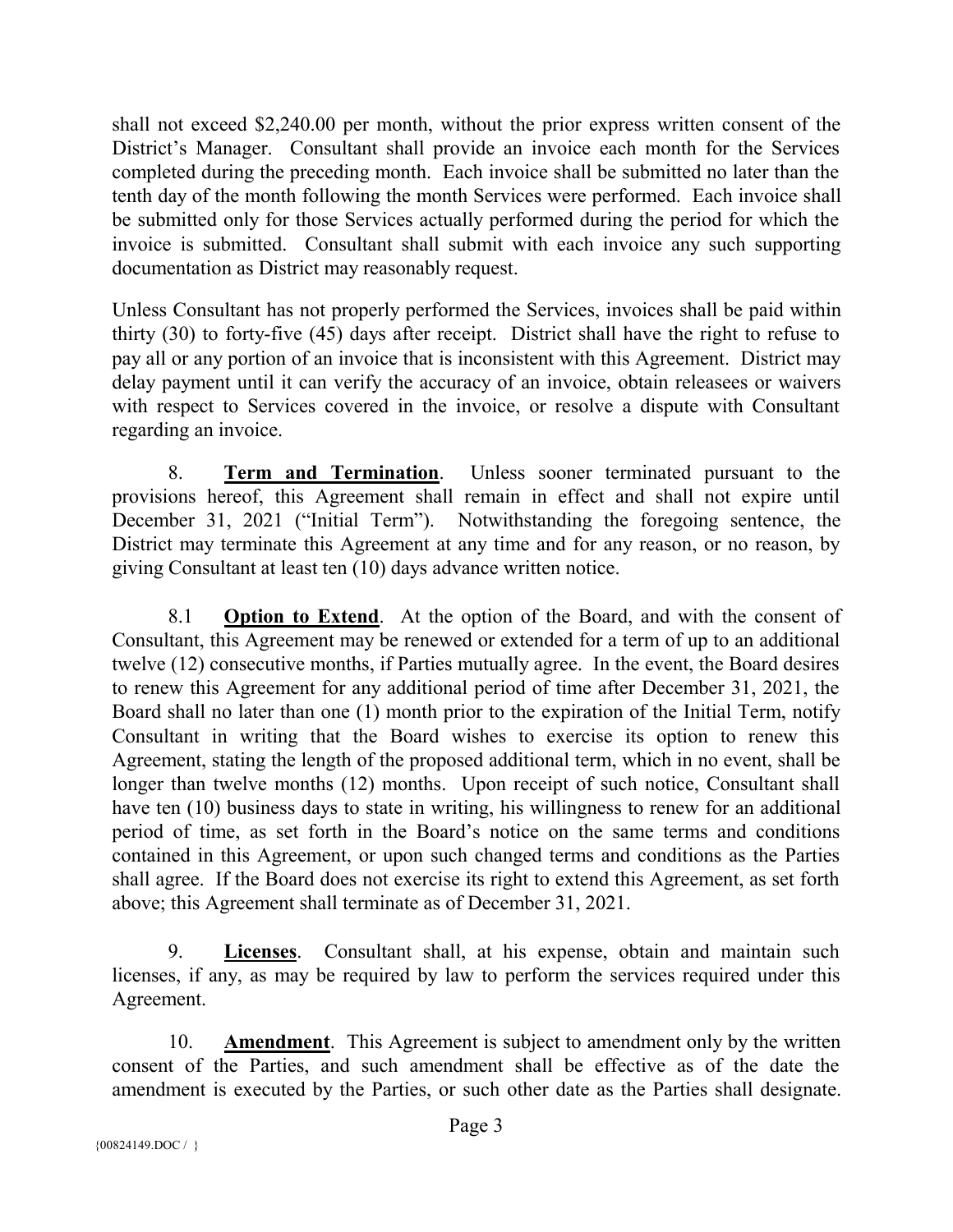Any amendment shall be approved by District with the same formality as the original execution of this Agreement. No action taken or statement made by any employee or agent of the District shall serve to amend this Agreement unless approved or ratified by the Board of Directors of the District at a regular or special meeting.

11. **Compliance with Law**. In performing this Agreement, Consultant shall comply with all applicable laws, rules and regulations including, but not limited to all federal, state and local laws. By way of explanation and not limitation, Consultant certifies that Consultant shall comply with the provisions of § 8-17.5-101, C.R.S., et seq, Further, Consultant hereby swears or affirms under penalty of perjury that Consultant: i) is a United States citizen or legal permanent resident or otherwise lawfully present in the United States, pursuant to federal law, ii) shall comply with the provisions of § 24-76- 101, et seq., and iii) shall produce one of the forms of identification requested by § 24- 76.5-103, C.R.S., prior to the performance of any of its other obligations hereunder.

12. **Insurance**. Consultant shall not commence work on any Services for District until Consultant has Workers Compensation insurance to cover liability under the laws of the State of Colorado, if necessary, in connection with the Services performed pursuant to this Agreement by Consultant.

13. **Severability**. Invalidation of any of the provisions of this Agreement or any paragraph, sentence, clause, phrase or word herein, or the application thereof to any given circumstance, shall not affect the validity of the remainder of this Agreement.

14. **Waiver**. No waiver by any of the Parties to this Agreement of any covenant, term, condition or agreement contained herein shall be deemed or construed as a waiver of any other covenant, term, condition or agreement, nor shall the waiver of any breach thereof be deemed to constitute a waiver of any subsequent breach, whether of the same or of a different provision of this Agreement.

15. **Time of the Essence**. Time is of the essence in the performance of this Agreement.

16. **Assignment**. This Agreement is personal to Consultant, and Consultant shall not have the right, power or authority to assign this Agreement or any portion hereof, or to delegate any duties or obligations arising hereunder either voluntarily, involuntarily or by operation of law, without the prior written approval of District.

17. **Integration**. This Agreement embodies the entire agreement and understanding between the Parties and supersedes all prior agreements and understandings, if any, between the Parties relating to the subject matter hereof. This Agreement specifically supersedes and replaces the terms and provisions of all prior